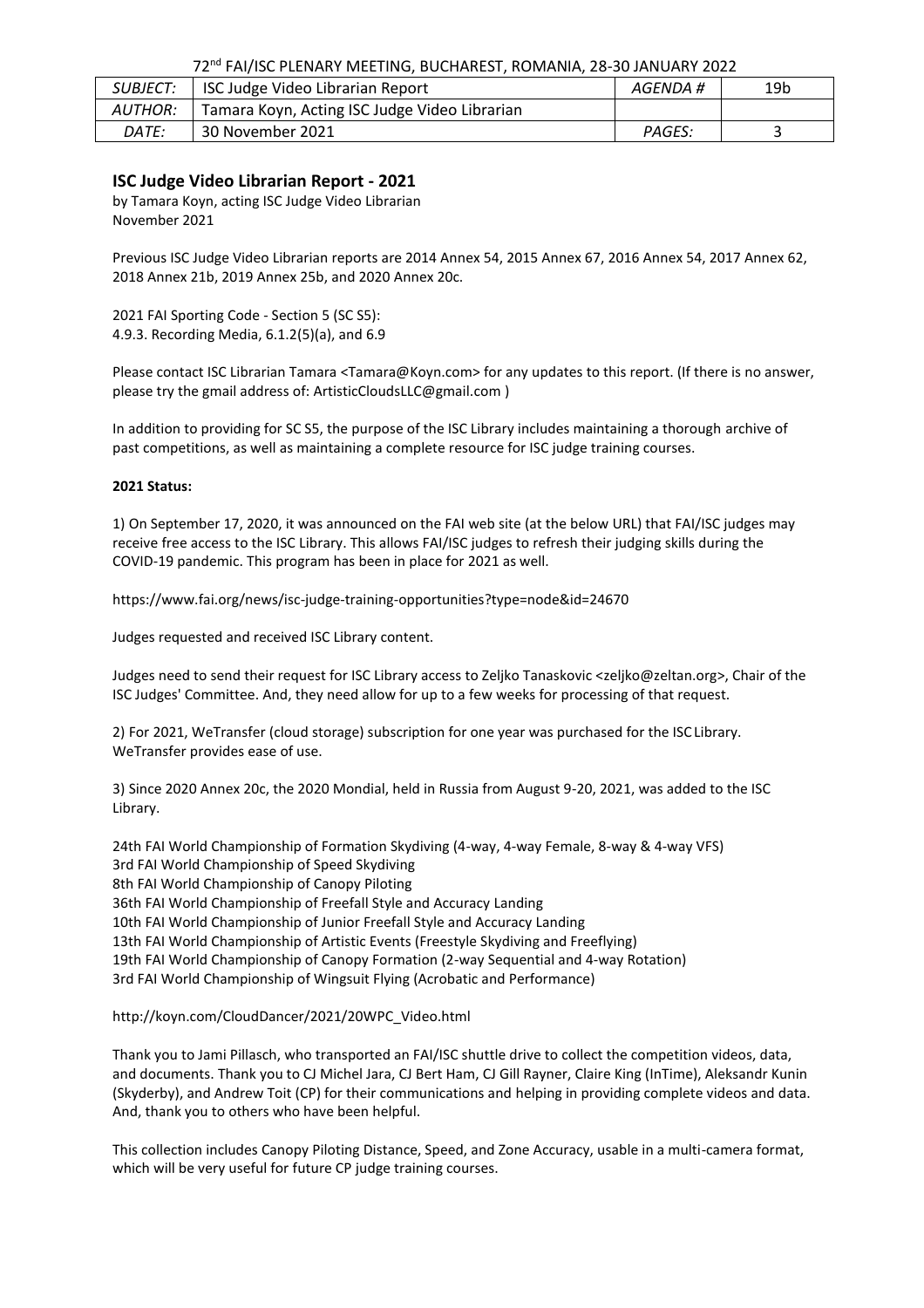72nd FAI/ISC PLENARY MEETING, BUCHAREST, ROMANIA, 28-30 JANUARY 2022

| <i>SUBJECT:</i> | ISC Judge Video Librarian Report              | AGENDA #      | 19b |
|-----------------|-----------------------------------------------|---------------|-----|
| AUTHOR:         | Tamara Koyn, Acting ISC Judge Video Librarian |               |     |
| <i>DATE:</i>    | 30 November 2021                              | <b>PAGES:</b> |     |

#### 4) Competitions currently on file:

```
2008 WPC (AE/FS) - iScore - 170 GB
2009 WC & EC (AE/FS) - CamScore - 9 GB
2011 WC & EC (AE/FS) - 20 GB
2012 WC & EC (AE/FS) - Omniskore!HD - 50 GB
2012 WPC (AE/CF/FS/ST) - InTime - 158 GB
2013 WC & EC (AE/FS) - Omniskore!HD - 113 GB
2013 WC & EC (ST) - incomplete - 11 GB
2013 WC & EC CP - no organisation - 19 GB
2013 DIPC4 (AE/CF/FS) - OmniSkore!HD - 99 GB
2014 WPC (AE/FS) - OmniSkore!HD - 172 GB
2014 WPC (CF) - OmniSkore!HD - 87 GB
2014 WPC (ST) - 7.5 GB
2014 WCIS (FS/AE) - InTime - 5.6
2014 DIPC5 (AE/CF/FS) - OmniSkore!HD - 24 GB
2014 DIPC5 (CP) - no organisation - 15 GB
2015 EC ST, incomplete & unlabeled videos only - 2.1 GB 
2015 WC & EC (FS/AE) - CamScore - 46 GB
2015 WISC (FS/DY/SFR) - InTime/Dynamr - 157 GB
2015 WAG (AE/CF/FS) - InTime - 50 GB
2016 WPC/Mondial (AE/CF/FS/ST/SP) - OmniSkore!HD - 51 GB
2016 WCIS (SFR/DY/FS) - InTime/Dynamr - 158 GB 
2016 WPC/WC WS (Performance/Acrobatic)
    ParaLog PPC, FlySight & OmniSkore!HD - 8 GB
2017 EC/WC (AE/CF/FS/SP) - InTime & Speedware - 34 GB
2017 EC ST - no organisation - 0.5 GB
2017 WISC (FS/DY/SFR) - InTime/Dynamr - 142 GB
2017 WC WS (Performance/Acrobatic) - ParaLog PPC website & OmniSkore!HD -
10.5 GB
2018 EISC (FS/DY/SFR) - InTime/Dynamr - 16.5 GB
2018 WPC WS - OmniSkore!HD & FlySight - 7 GB
2018 WPC (AE/CF/FS/SP) - InTime & Speedware - 86 GB
2018 WCIS (FS/DY/SFR) - InTime/Dynamr - 36 GB
2019 WISC (FS/DY/SFR) - InTime/Dynamr - 278 GB
2019 WC (ST & AL) - 2 GB
2019 EC WC (SP) - ParaLog PPC website & FlySight - 0.5 GB 
2019 EC WC (CF) - InTime - 26.5 GB
2019 EC WC (WS) - OmniSkore!HD - 30 GB
2019 WC (FS/AE) - OmniSkore!HD - 80 GB
2019 WC (CP) - InTime - Untrimmed Collection - 136 GB 
2019 WC (CP) - InTime - Trimmed Collection - 33 GB 
2020 Mondial (AE/CF/CP/FS/ST&AL/SP/WS)
   - InTime/FlyContest(WSA)/Skyderby(WSP)/Poisk(ST)/Paralog(SP) - 190 GB
```
Note: 2013 DIPC4, 2014 DIPC5 and 2018 WCIS freestyle with music are available ONLY for FAI judge training courses and evaluations.

Anyone conducting a course or evaluation should communicate with Zeljko Tanaskovic, Chair of ISC Judges' Committee, and the ISC Judge Video Librarian to request videos, data, and documents.

Important! Course instructors need request materials more than 4 weeks before their course so materials may be provided on time! These files are large. Even though recent competitions can now be made available via internet download (with lower resolution videos), a strong internet connection is required for a course instructor to be able to download competitions in a timely manner.

5) FAI/ISC USB 3.0 "shuttle" hard drives:

There are currently four (4) "shuttle" drives: -one (1) 2 TB HD -two (2) 1 TB HD, and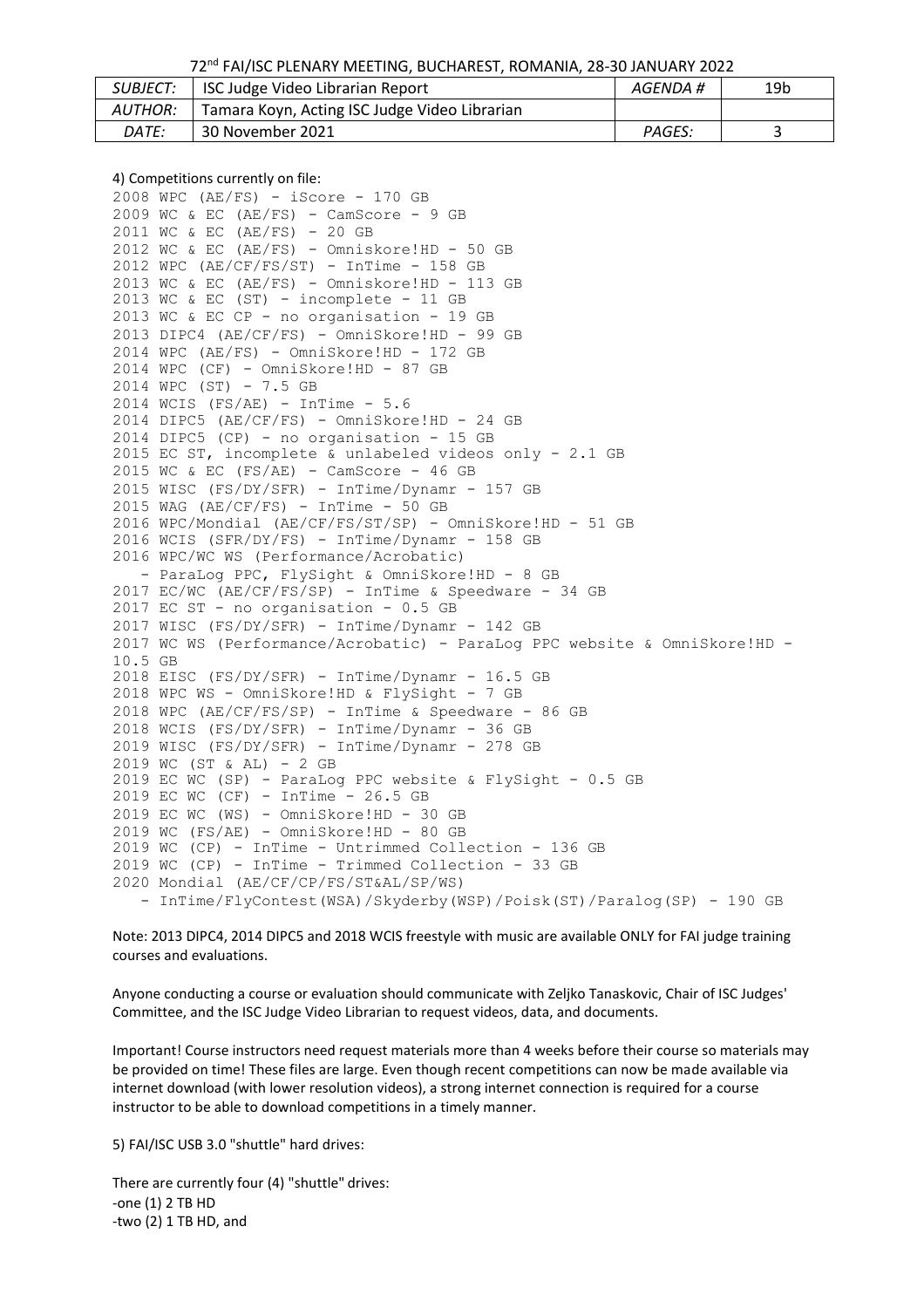| 72 <sup>nd</sup> FAI/ISC PLENARY MEETING, BUCHAREST, ROMANIA, 28-30 JANUARY 2022 |  |
|----------------------------------------------------------------------------------|--|
|----------------------------------------------------------------------------------|--|

| <i>SUBJECT:</i> | <b>ISC Judge Video Librarian Report</b>       | AGENDA # | 19b |
|-----------------|-----------------------------------------------|----------|-----|
| <i>AUTHOR:</i>  | Tamara Koyn, Acting ISC Judge Video Librarian |          |     |
| DATE:           | 30 November 2021                              | PAGES:   |     |

-one (1) 500 GB HD